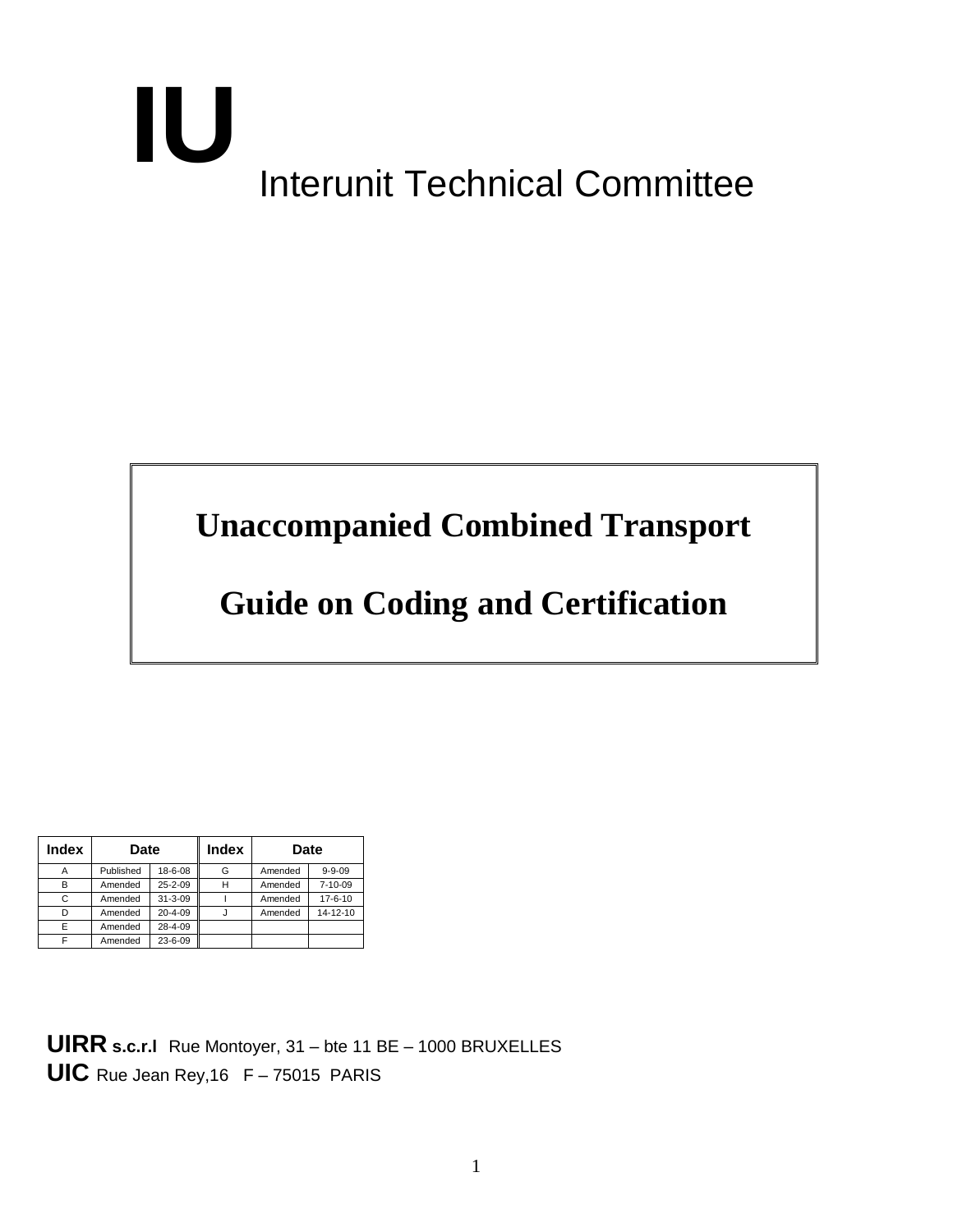## **Combined transport**

| 2.7.2. |  |
|--------|--|
|        |  |
|        |  |
|        |  |
|        |  |
|        |  |
|        |  |
|        |  |
|        |  |
|        |  |
|        |  |
|        |  |
|        |  |
|        |  |
|        |  |
|        |  |
|        |  |
|        |  |
|        |  |
|        |  |
|        |  |
|        |  |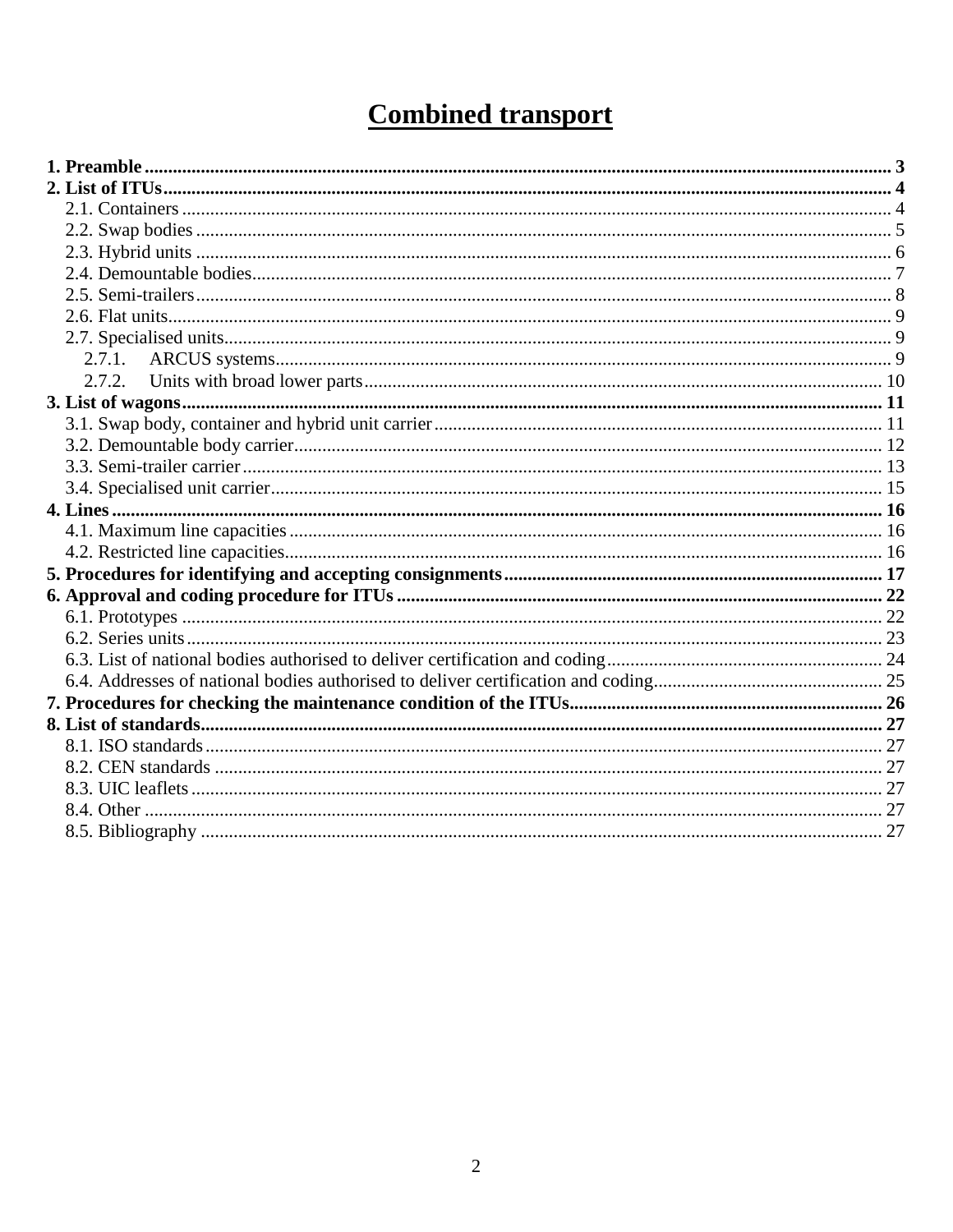## <span id="page-2-0"></span>**1.Preamble**

In combined transport, the higher sections of most ITUs (**I**ntermodal **T**ransport **U**nits) foul the loading gauge in various European countries when the units are loaded on wagons or bogies. Their carriage must therefore be covered by the procedure for exceptional consignments as per UIC Leaflet 502 (International Union of Railways). The cumbersome nature of the procedure has made it necessary to make the rules less strict.

In order to facilitate and speed up transport in a reliable manner, a coding system for various elements of combined transport was established. The system ensures safe operation of ITUs, indicates their loading gauges and ensures the owner is identified.

UIC Leaflet 596-6 sets out the prescriptions for this system regarding ITUs, carrier wagons and lines. The system, which ensures safe operations, has been applied for several decades by various companies in the combined transport chain. Those who do not wish to apply the UIC 596- 6 procedure are obliged to take organisational measures which ensure the same level of reliability.

The present document is a reflection of the current situation.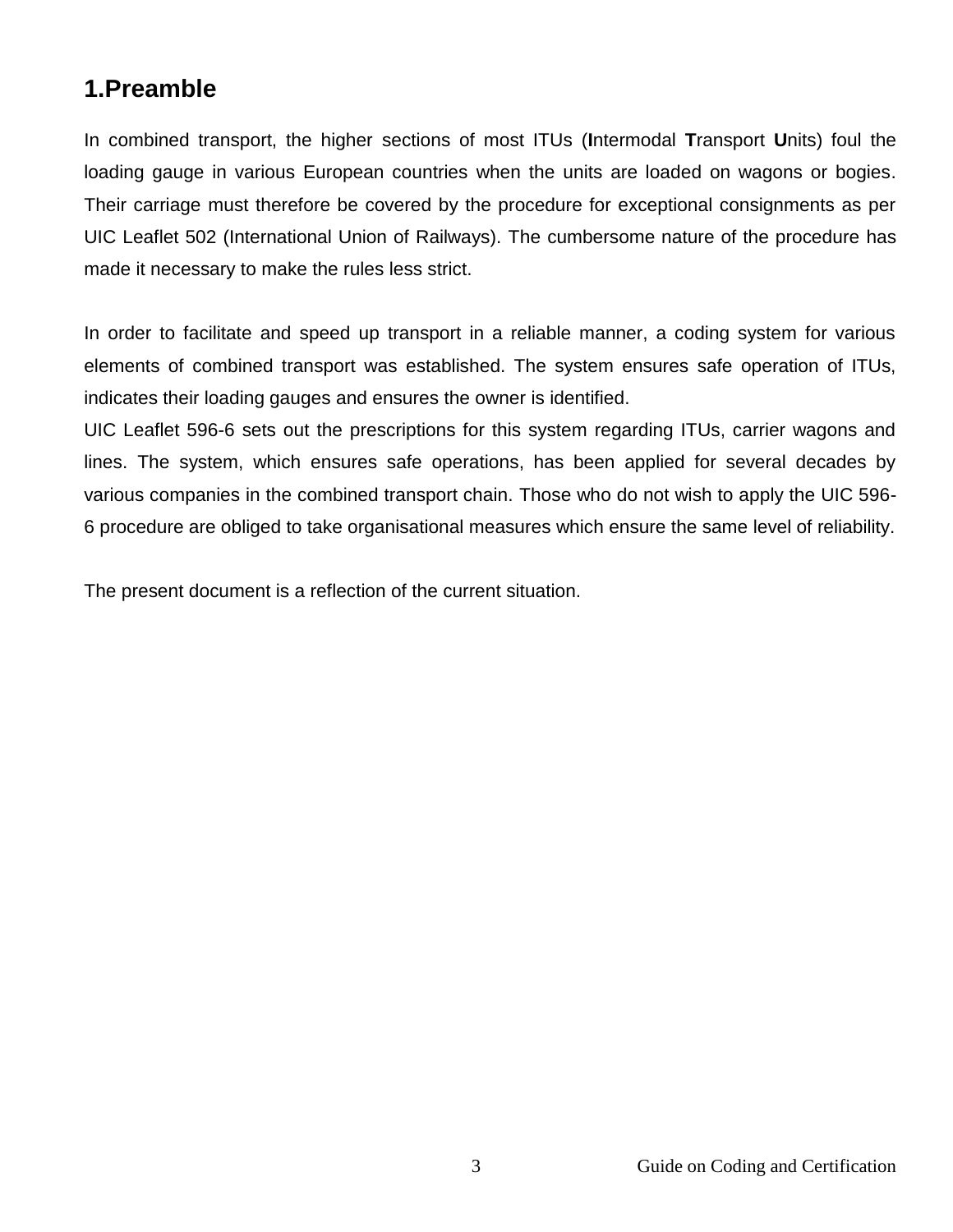## <span id="page-3-0"></span>**2.List of ITUs**

## <span id="page-3-1"></span>*2.1.Containers*

A container is a unit with standardised dimensions used in sea and land transport. Their marking and identification must comply with ISO 6346 (**I**nternational **S**tandard **O**rganisation) for sea containers and UIC Leaflet 592 for land containers.

#### **Identification of loading gauge and approval - examples of markings**

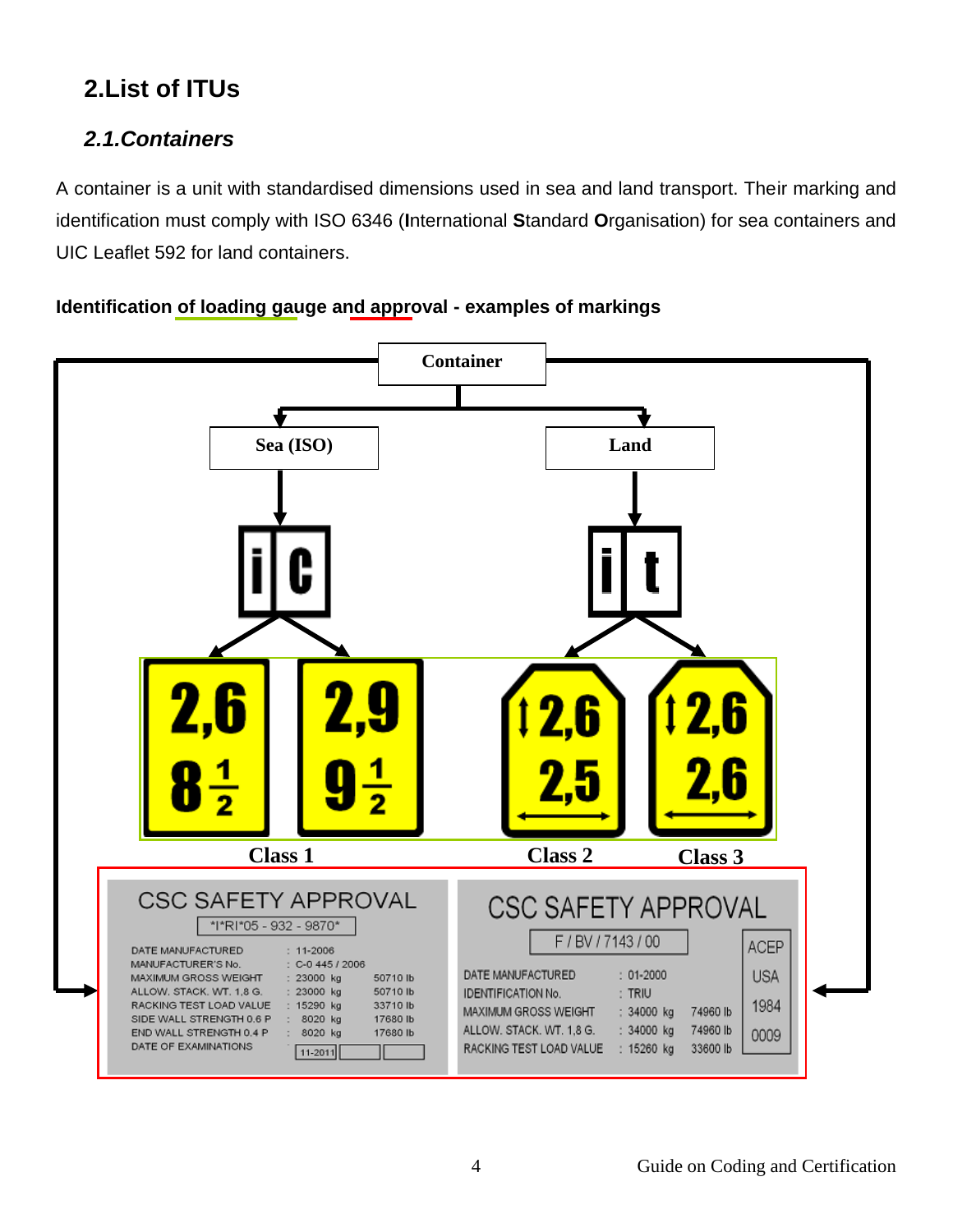#### <span id="page-4-0"></span>*2.2.Swap bodies*

A swap body is a road vehicle structure with dimensions and certain devices that are **standardised**. These bodies, approved for international traffic, must include a coding plate on each side wall comprising black markings on a yellow background according to the templates presented below (source: UIC Leaflet 596-6 and EN13044).

*New plate format in force as of 1-7-2011*





*Existing plate format expiring on 1-7-2019*

| S <sub>000</sub> | C <sub>000</sub>               | 000 000 <br>000000000 |  |                 |               | $-2550$ |                                       |    |
|------------------|--------------------------------|-----------------------|--|-----------------|---------------|---------|---------------------------------------|----|
|                  | $00 \cdot 000000 \cdot 000000$ | 000 000 000           |  | S <sub>00</sub> | $\cap$        |         | 000 000<br>000 000 000<br>000 000 000 | 00 |
|                  |                                |                       |  |                 | $00 - 000000$ |         | $\blacktriangleright$ 00000           |    |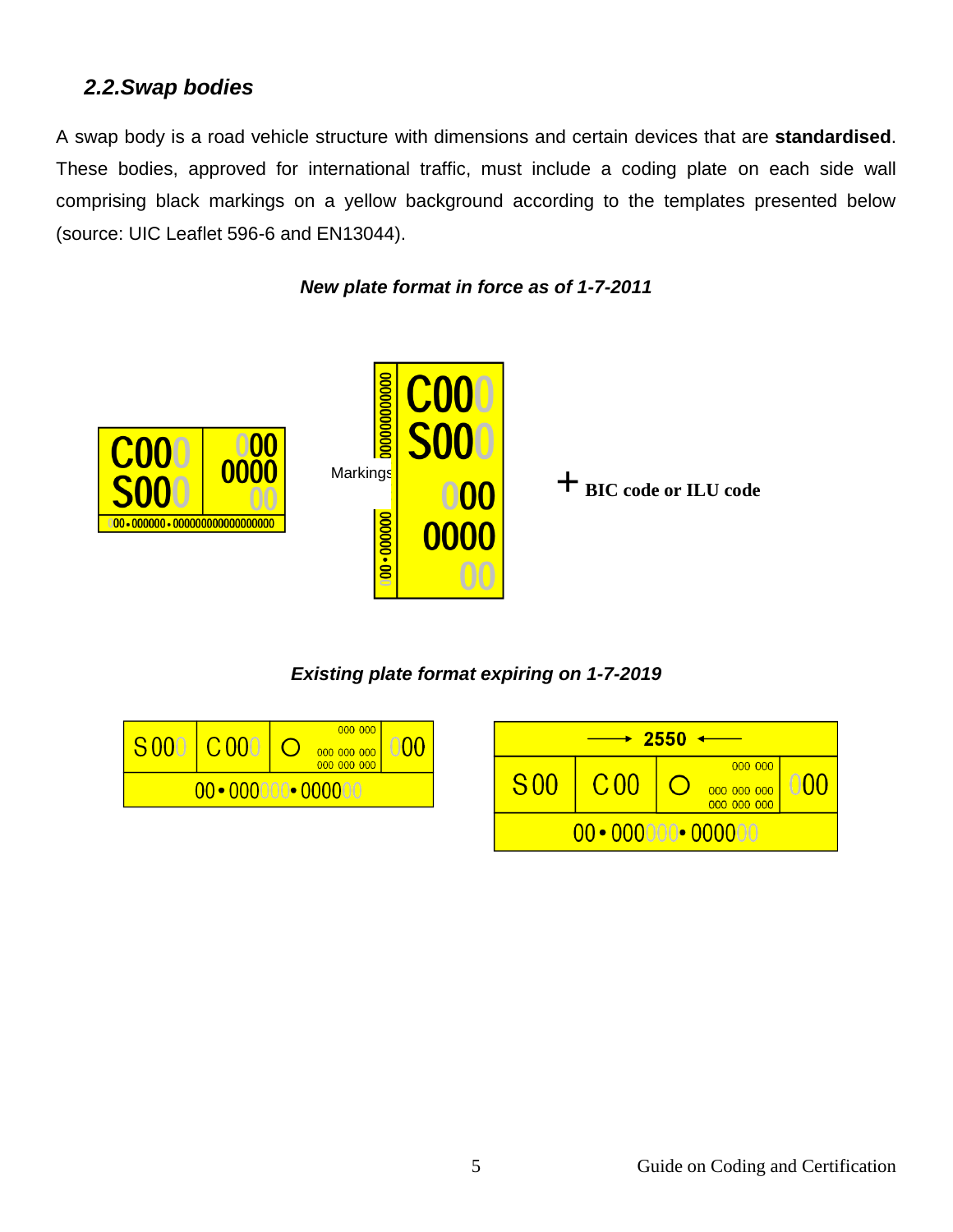## <span id="page-5-0"></span>*2.3.Hybrid units*

A hybrid unit is a structure with **non-standardised** dimensions (length, width and/or weight). These units are a hybrid between land containers and swap bodies, are approved for international traffic and must include a coding plate on each side wall comprising black markings on a yellow background according to the templates presented below (source: UIC Leaflet 596-6 et EN13044).



*New plate format in force as of 1-7-2011*

**+ BIC code or ILU code**

#### *Existing plate format expiring on 1-7-2019*





fitted with coding plates; however most of them bear markings according to the following table.



|       | Y, YY       |             |  |  |  |  |
|-------|-------------|-------------|--|--|--|--|
| X, XX | $\leq 2550$ | $\leq 2600$ |  |  |  |  |
|       | C/S         | C/S         |  |  |  |  |
| 2455  | 00          | 330         |  |  |  |  |
| 2555  | 10          | 340         |  |  |  |  |
| 2605  | 15          | 345         |  |  |  |  |
| 2625  | 17          | 347         |  |  |  |  |
| 2650  | 20          | 350         |  |  |  |  |
| 2675  | 22          | 352         |  |  |  |  |
| 2700  | 25          | 355         |  |  |  |  |
| 2740  | 29          | 359         |  |  |  |  |
| 2755  | 30          | 360         |  |  |  |  |
| 2905  | 45          | 375         |  |  |  |  |
| 2970  | 52          | 382         |  |  |  |  |
| 3005  | 55          | 385         |  |  |  |  |
| 3050  | 60          | 390         |  |  |  |  |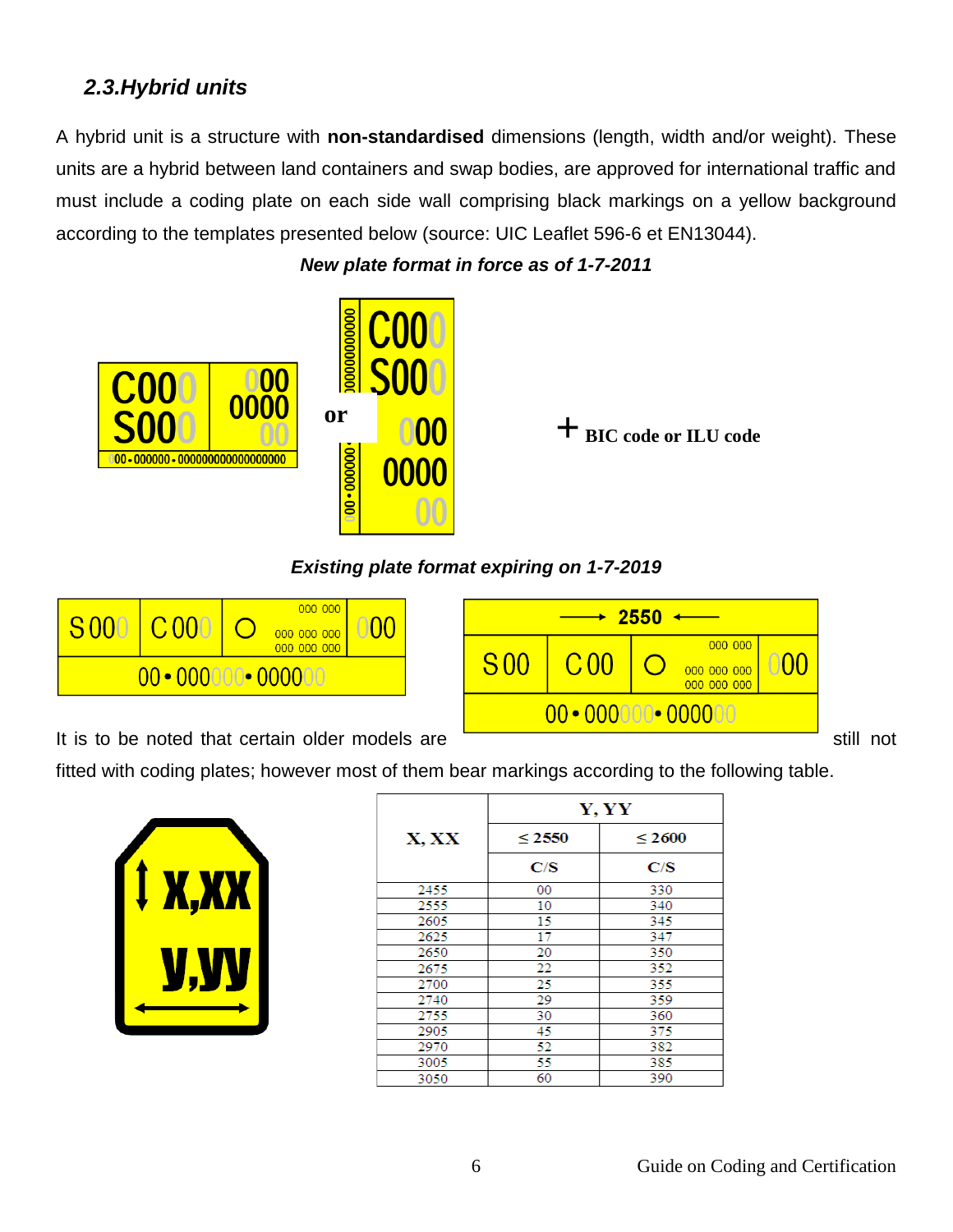## <span id="page-6-0"></span>*2.4.Demountable bodies*

A demountable body for road transport has dimensions and certain devices that are standardised, and is loaded through horizontal transhipment.

These bodies are approved as per UIC Leaflet 591, suitable for international traffic and must include a coding plate on each side wall comprising black markings on a yellow background according to the template presented below (source: UIC Leaflet 596-6).

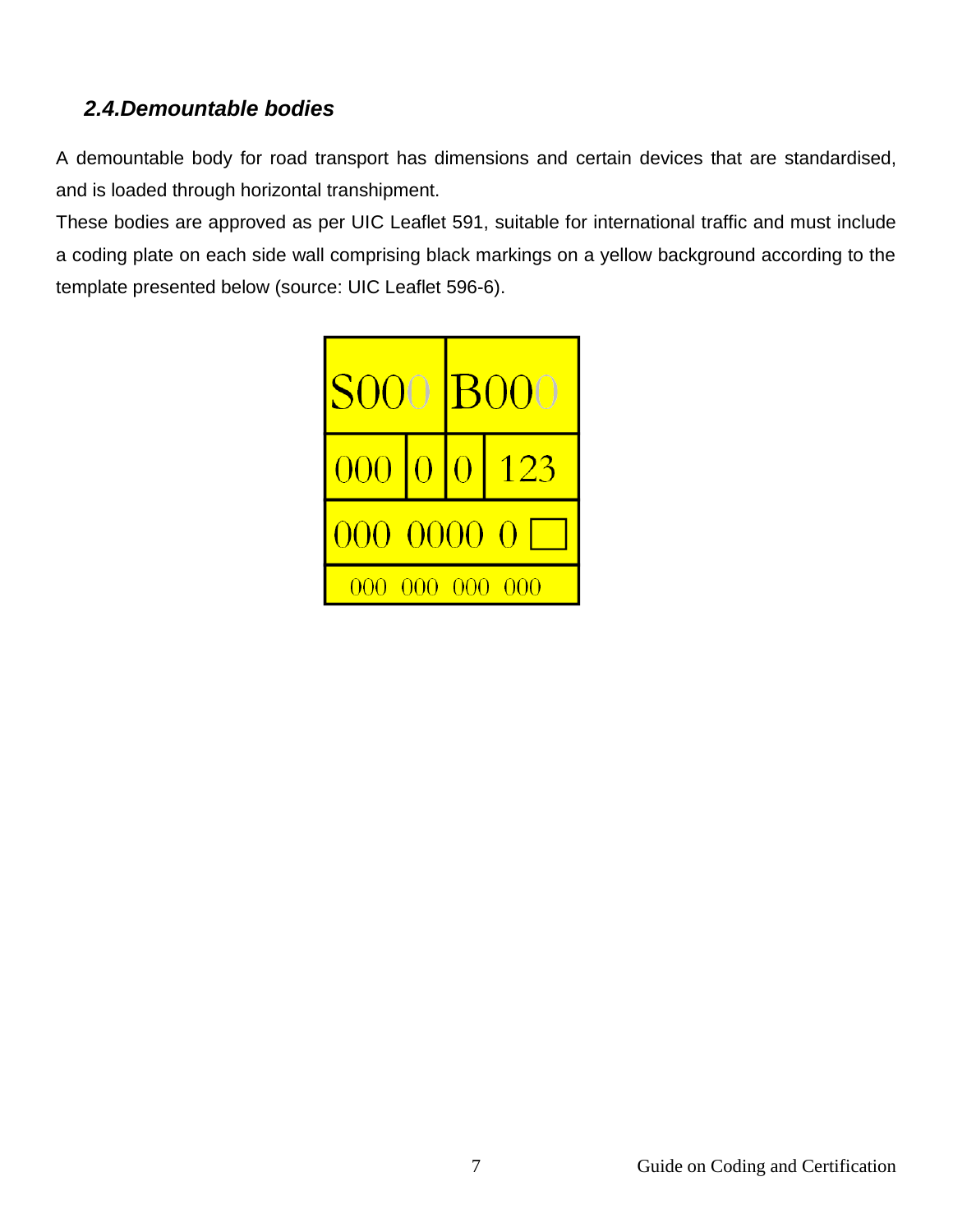#### <span id="page-7-0"></span>*2.5.Semi-trailers*

A semi-trailer may be transported separately from the tractor unit on suitable wagons if it is fitted with specific devices and a strengthened structure. These approved units, suitable for international traffic, must include on each side wall a coding plate comprising markings in black on a yellow background according to one of the templates presented below (source: UIC leaflets 596-5 and 596-6 and EN13044).

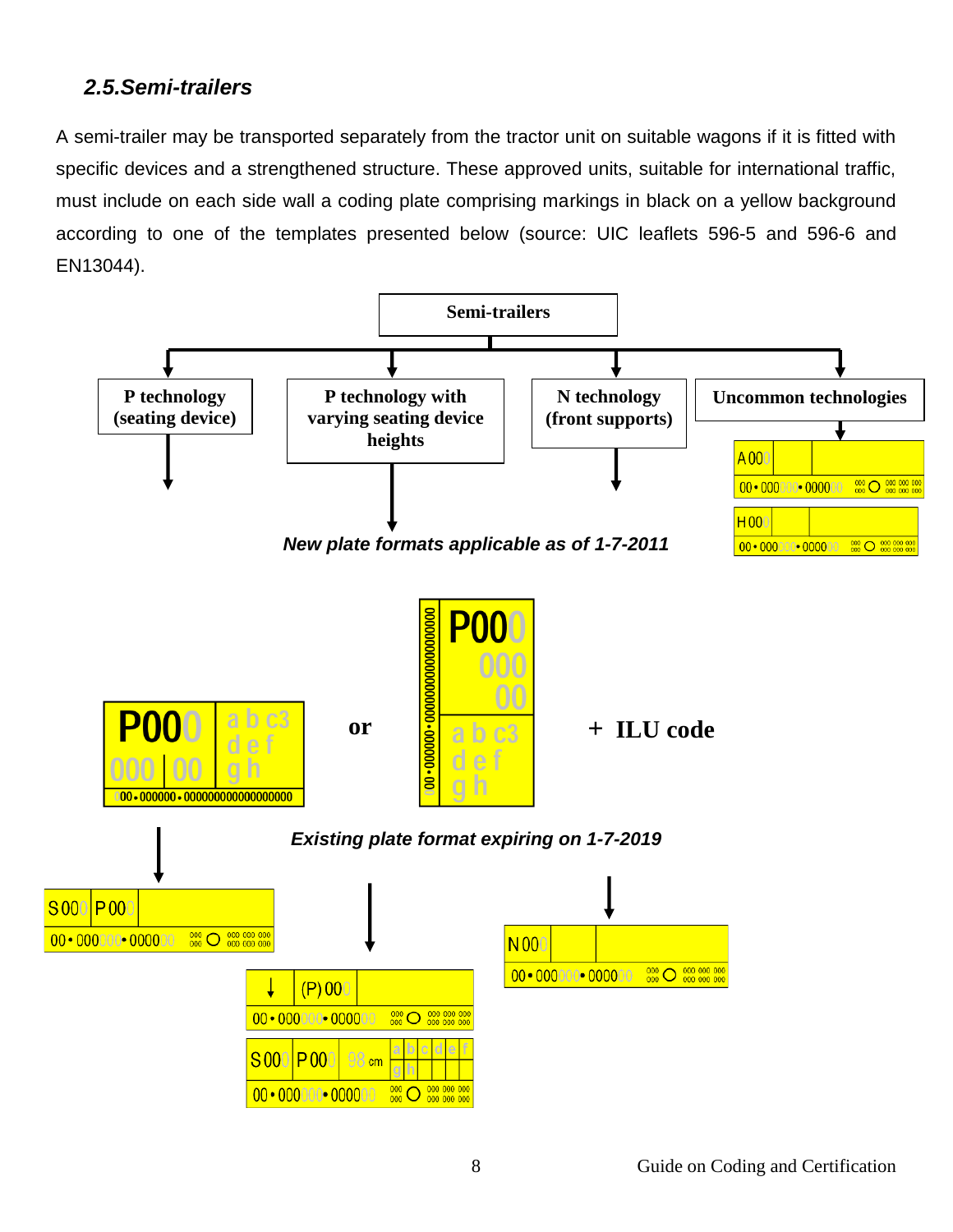#### <span id="page-8-0"></span>*2.6.Flat units*

Flat units have the structure of a road vehicle and are uniform in terms of dimensions and certain devices. They may be fitted with collapsible end walls and transported in stacks when empty. These approved units, suitable for international traffic, must include on each side wall a coding plate comprising markings in black on a yellow background according to the templates presented below (source: UIC Leaflet 592).

#### *Units without end walls*



#### <span id="page-8-2"></span><span id="page-8-1"></span>*2.7.Specialised units*

#### **2.7.1. ARCUS systems**

Specialised units have the structure of a road vehicle with a design that makes the use of specialised wagons necessary. These approved bodies, suitable for international traffic, must include on each side wall a coding plate comprising markings in black on a yellow background according to the templates presented below (source: UIC Leaflet 592).



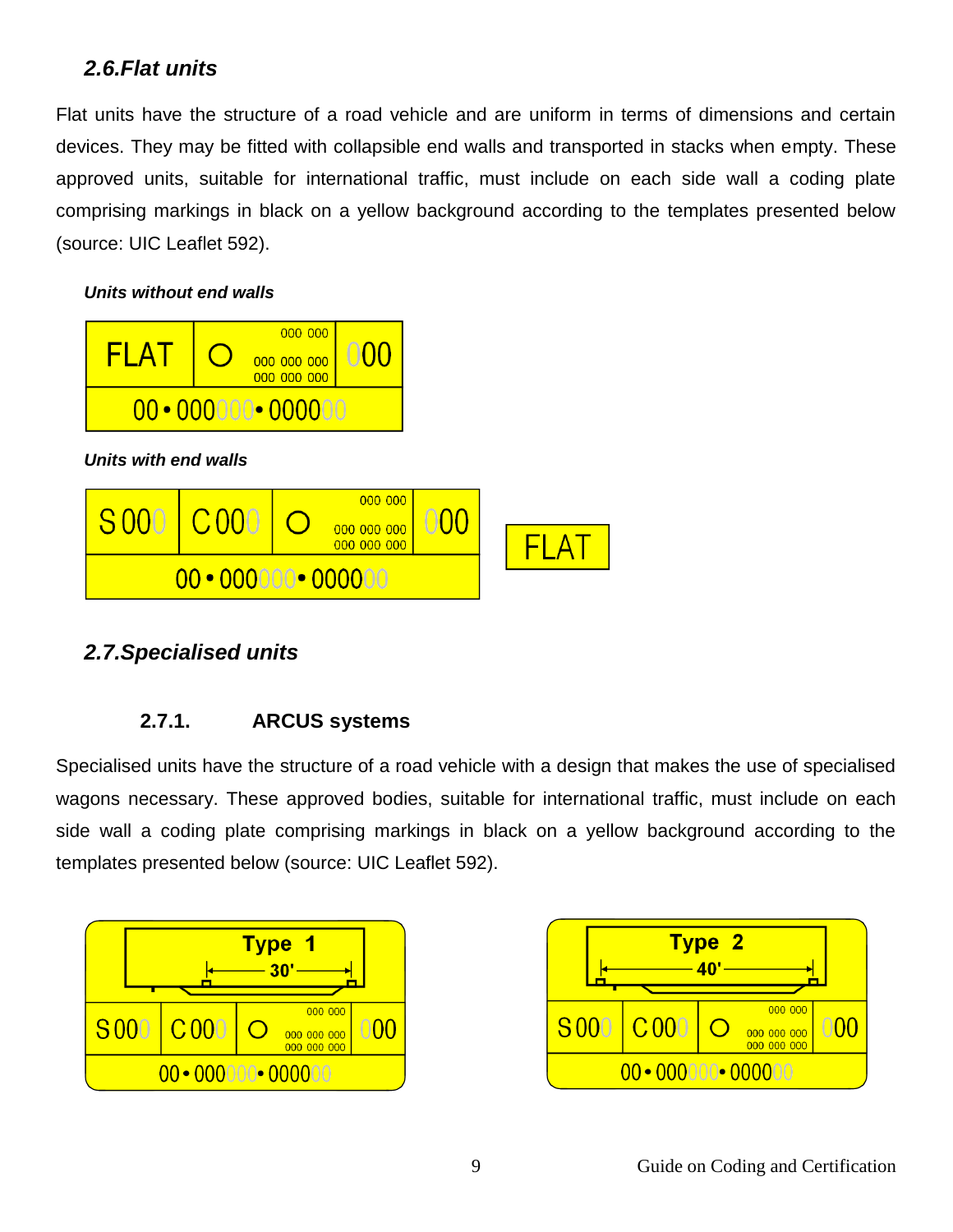#### **2.7.2. Units with broad lower parts**

<span id="page-9-0"></span>These specialised units, which are broader in the lower part of the loading gauge, have an identical structure to containers. They are approved and suitable for international traffic, and must include on each side wall a coding plate comprising markings in black on a yellow background according to the templates presented below (source: UIC Leaflet 592).

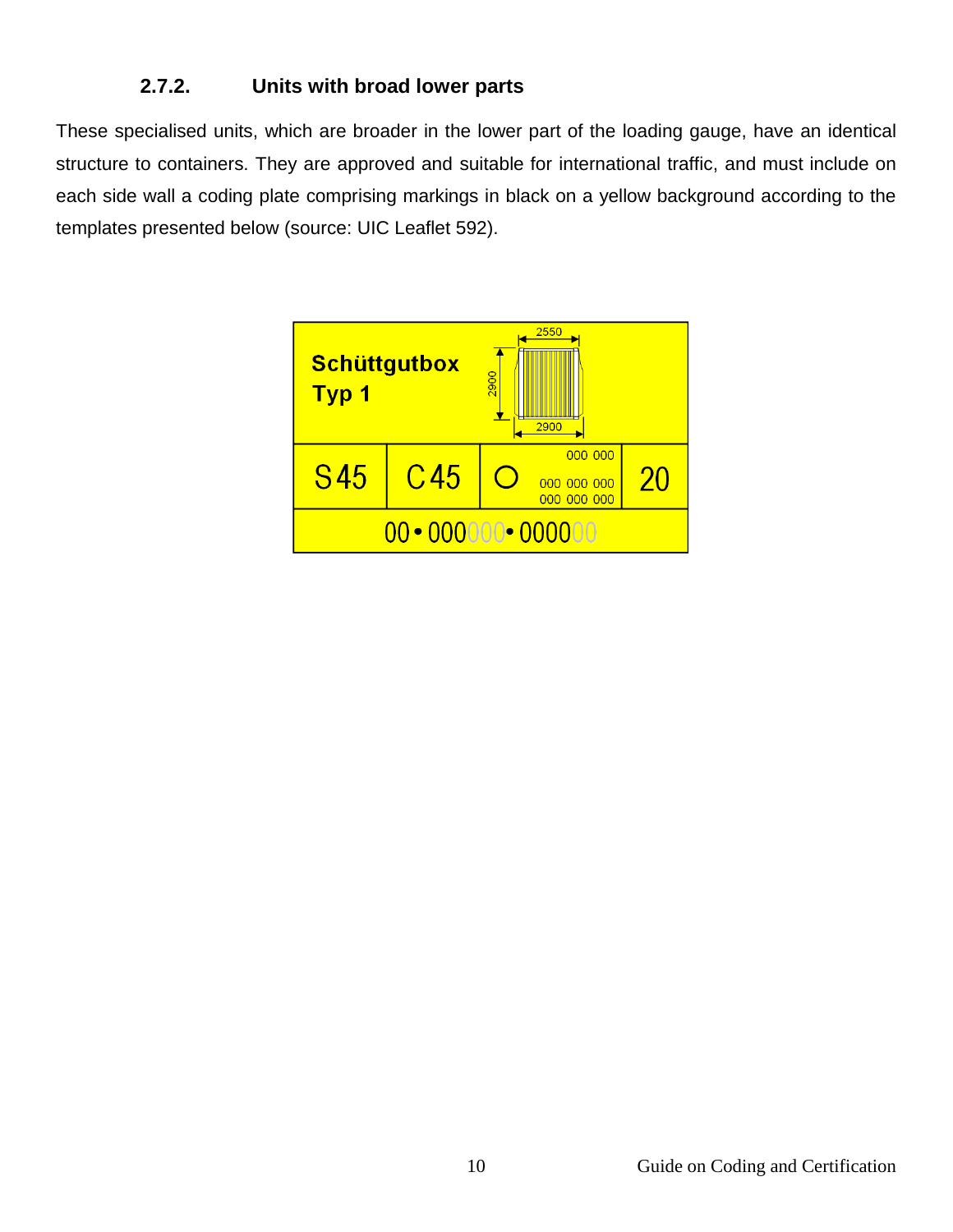## <span id="page-10-0"></span>**3.List of wagons**

### <span id="page-10-1"></span>*3.1.Swap body, container and hybrid unit carrier*

Suitable wagons with specific fittings capable of being operated in international traffic must comply with the prescriptions of UIC Leaflet 571-4.

Each of their girders must include a marking in black on a yellow background according to the template below (source: UIC Leaflet 596-6 and the GCU – **G**eneral **C**ontract of **U**se for wagons, Appendix 11).

If necessary a corrective number takes into account any difference between the geometric characteristics of the carrier wagons and those of a standard wagon. It is determined as per UIC Leaflet 596-6.

#### **Standard wagon**



#### **Wagon with unfavourable characteristics**

| SNGF                                           |  |
|------------------------------------------------|--|
| К                                              |  |
| <b>DB-DSB-NS-NSB</b><br><b>SBB-SJ-SNCB-ÖBB</b> |  |

**Wagon with favourable characteristics**

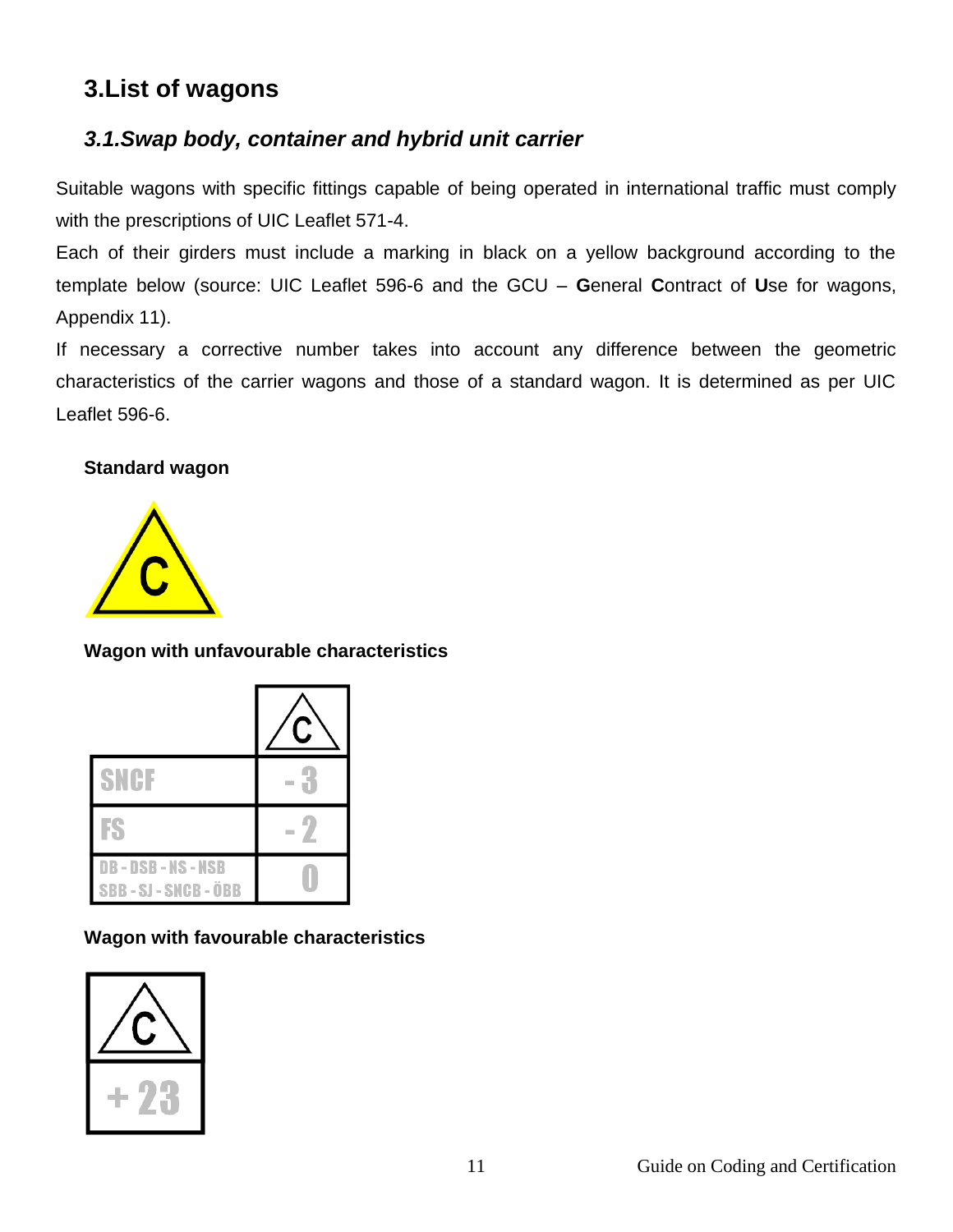#### <span id="page-11-0"></span>*3.2.Demountable body carrier*

Suitable wagons with specific fittings capable of being operated in international traffic must comply with the prescriptions of UIC Leaflet 571-4.

Each of their girders must include a marking in black on a yellow background according to the template below (source: UIC Leaflet 596-6 and Appendix 11 to the GCU).

If necessary a corrective number takes into account any difference between the geometric characteristics of the carrier wagons and those of a standard wagon. It is determined as per UIC Leaflet 596-6.

#### **Standard wagon**



#### **Wagon with unfavourable characteristics**



#### **Wagon with favourable characteristics**

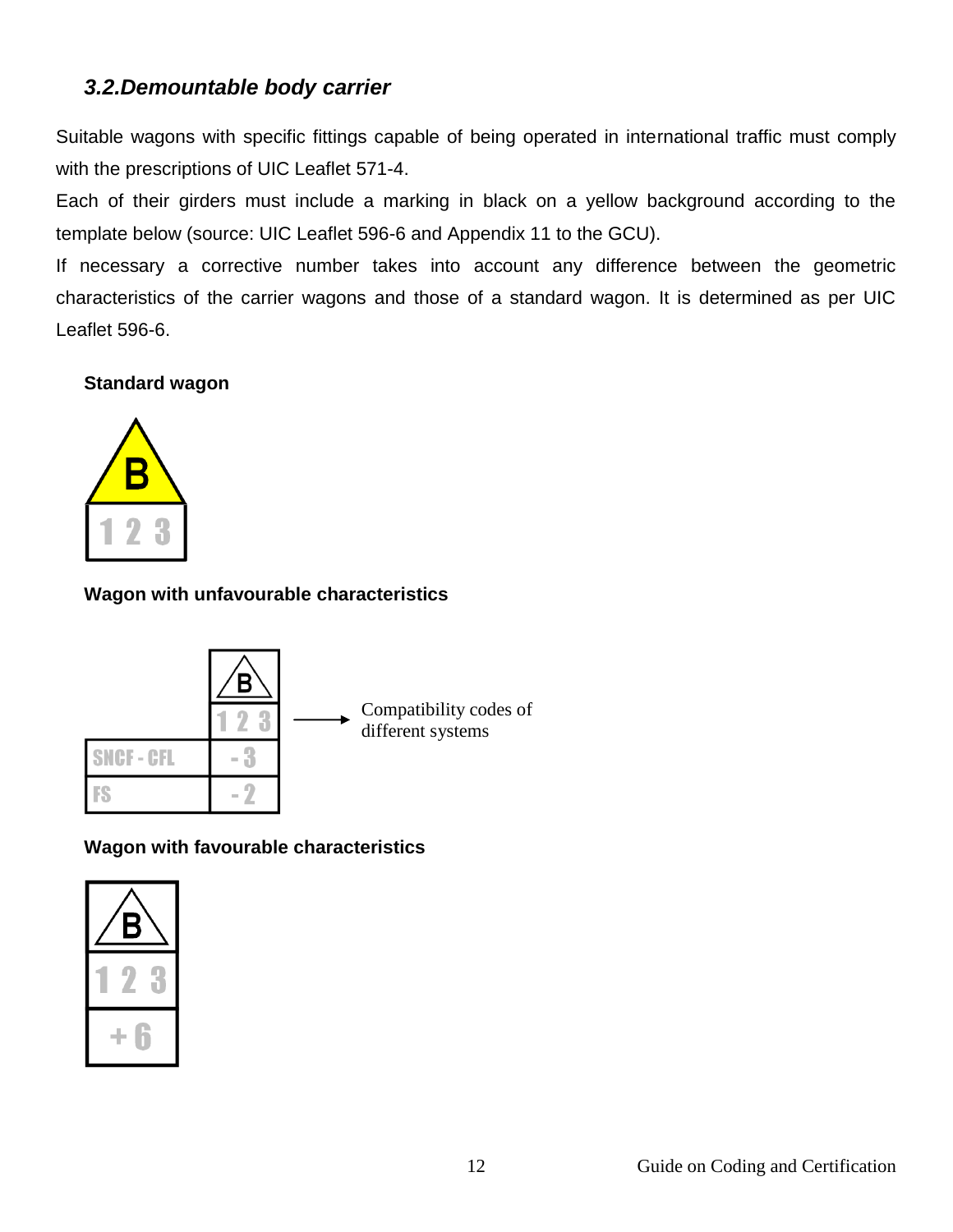#### <span id="page-12-0"></span>*3.3.Semi-trailer carrier*

Suitable wagons with specific fittings capable of being operated in international traffic must comply with the prescriptions of UIC Leaflet 571-4.

Each of their girders must include a marking in black on a yellow background according to the template below (source: UIC Leaflet 596-6).

The identification letter for pocket wagons with defined clearance envelopes (compatibility codes according to the height of the seating device) is determined according to the prescriptions of UIC Leaflet 596-5.

If necessary a corrective number takes into account any difference between the geometric characteristics of the carrier wagons and those of a standard wagon. It is determined as per UIC Leaflet 596-6.

#### **Standard wagon**



#### **Wagon with unfavourable characteristics**

| DB - DSB - NS - NSB<br>SBB - SJ - SNCB - ÖBB |  |
|----------------------------------------------|--|

**Wagon with favourable characteristics**

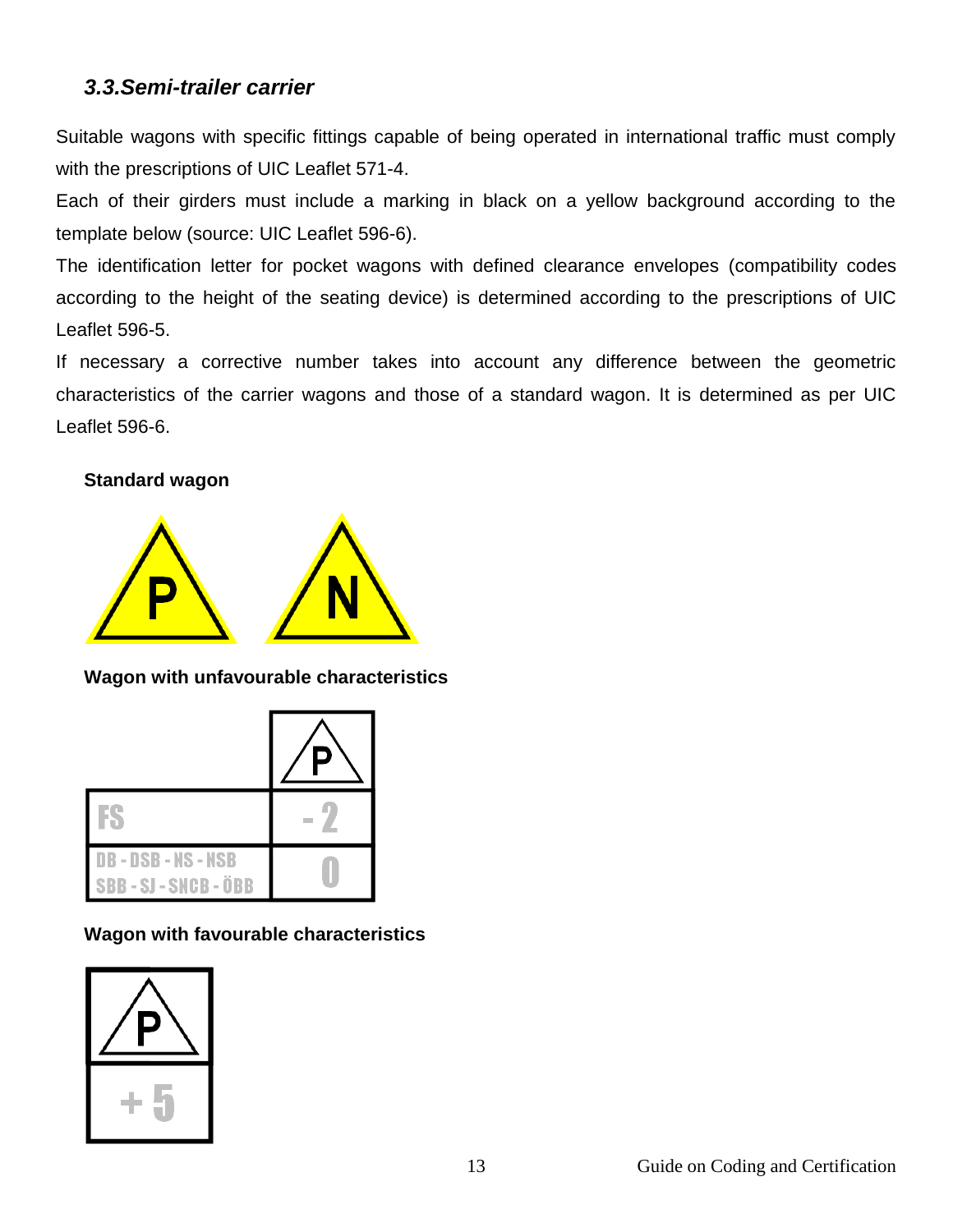## **Wagon with a defined envelope**

#### **Former marking New marking New marking**

0

P



⁄P)

| IB - NS - ÖBB - SNCB<br>I - DK (DSB) - NSB |               | $+6$                               | $+6$                            | <b>SBB-DB-NS-ÖBB-SNCB</b><br><b>GC (SJ) - DK (DSB) - NSB</b> |        |
|--------------------------------------------|---------------|------------------------------------|---------------------------------|--------------------------------------------------------------|--------|
| L - PKP                                    |               |                                    |                                 | FS-SNCF-PKP-CFL                                              |        |
|                                            |               |                                    |                                 |                                                              |        |
|                                            |               |                                    |                                 |                                                              |        |
|                                            |               |                                    |                                 |                                                              |        |
|                                            |               | <b>Wagon type</b>                  | <b>Seating device</b><br>height |                                                              |        |
|                                            |               | Pocket wagon 1a,<br>1 <sub>b</sub> | 113 cm                          | ⇦                                                            | P      |
| $\left( \mathsf{P}\right)$                 | $\Rightarrow$ | Pocket wagon 4                     | 113/98 cm                       | $\Leftrightarrow$                                            | a<br>P |
| (P)                                        | $\Rightarrow$ | Pocket wagon 739 /<br>744          | 113/98 cm                       | $\Leftrightarrow$                                            | b<br>P |
|                                            |               | Pocket wagon 2000                  | 113/98 cm                       | $\Leftrightarrow$                                            | C<br>Έ |
| $\left( {\mathsf P} \right)$               | $\Rightarrow$ | Pocket wagon<br>Mega 2             | 113/98/85 cm                    | $\Leftrightarrow$                                            | d<br>P |
| (P)                                        | $\Rightarrow$ | Pocket wagon 5                     | 113/98/88 cm                    | $\Leftrightarrow$                                            | e<br>Έ |
|                                            |               | Pocket wagon 3000                  | 113/98/88 cm                    | $\Leftrightarrow$                                            | f<br>P |
|                                            |               | Pocket wagon Twin                  | 113/98/88 cm                    | $\Leftrightarrow$                                            | g<br>P |
|                                            |               |                                    |                                 |                                                              |        |

 $\sqrt{}$ P $\,$ 

h

 $\Rightarrow$  Pocket wagon 4.2 113 / 98 cm  $\Rightarrow$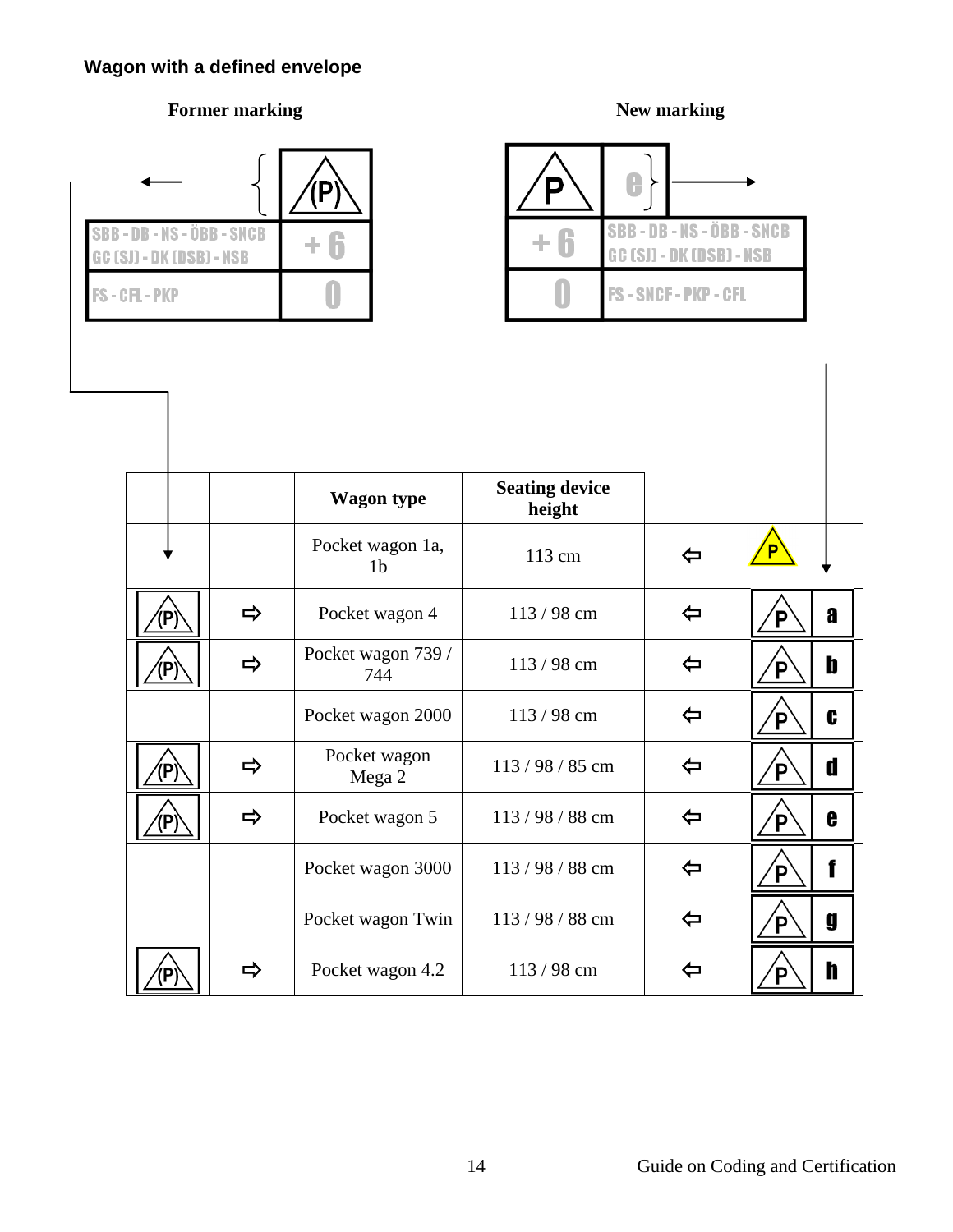#### <span id="page-14-0"></span>*3.4.Specialised unit carrier*

Suitable wagons with specific fittings capable of being operated in international traffic must comply with the prescriptions of UIC Leaflet 571-4.

Each of their girders must include a marking in black on a yellow background according to the templates below (source: UIC Leaflet 592).



| п |     | Type 2<br>40'         |            |                                          |   |          | Type 2<br>10' |          |              | DB<br><b>SBB</b><br><b>CFL</b><br>FS<br><b>NS</b> |
|---|-----|-----------------------|------------|------------------------------------------|---|----------|---------------|----------|--------------|---------------------------------------------------|
| ÷ | $+$ | $\overline{u}$<br>$+$ | $\pm$<br>┹ | $\star$<br>$\star$<br>$\star$<br>$\star$ | + | ٠<br>$+$ | $+$<br>┺      | $+$<br>- | ÷<br>$\star$ | <b>SNCB</b><br>SJ<br><b>PKP</b>                   |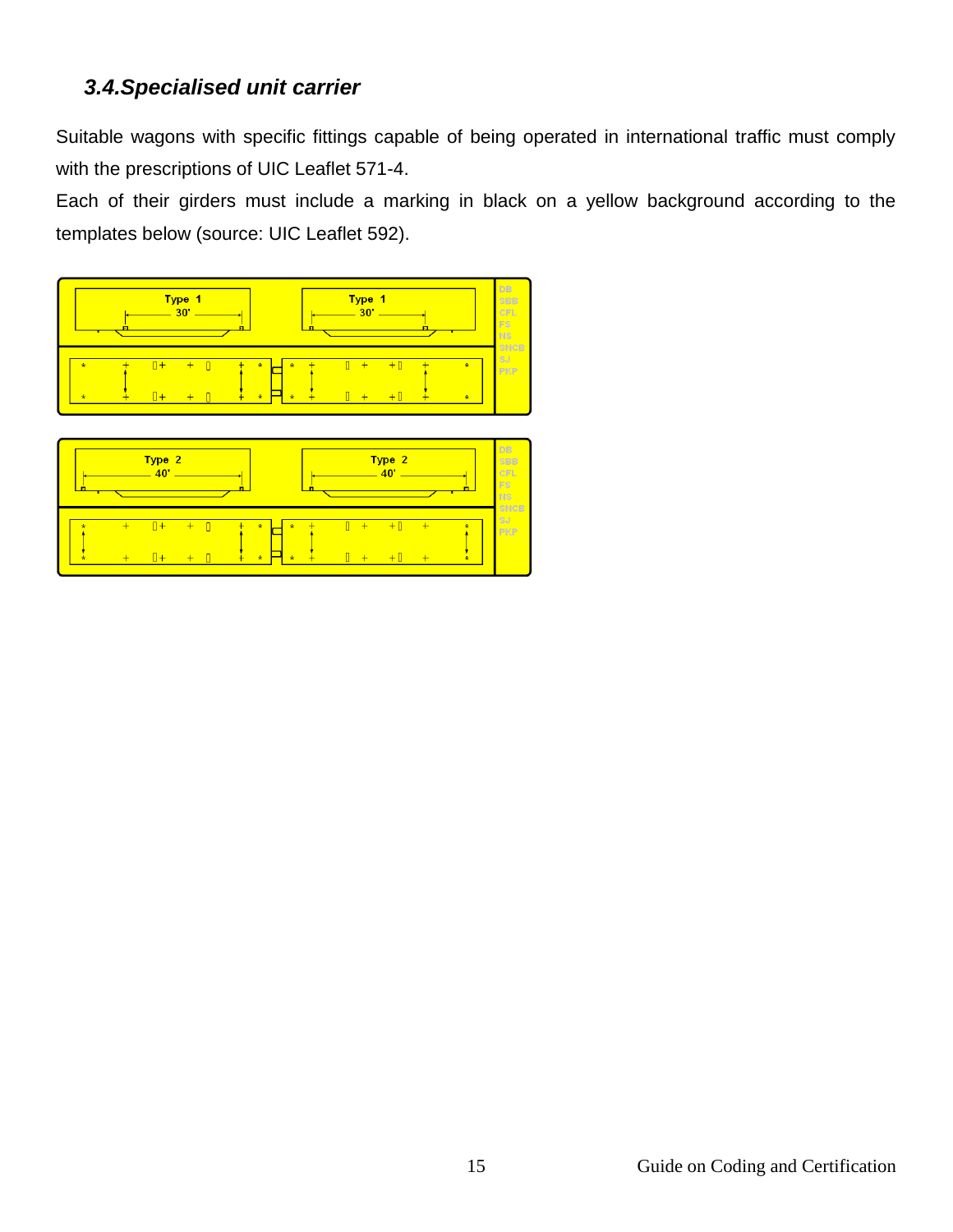## <span id="page-15-0"></span>**4.Lines**

#### <span id="page-15-1"></span>*4.1.Maximum line capacities*

The coding of lines on the European network is drawn from the map published by the UIRR Interunit Technical Committee. The map is published on the following website: [www.uirr.com.](http://www.uirr.com/)

#### <span id="page-15-2"></span>*4.2.Restricted line capacities*

The coding system for maximum admissible limits for ordinary consignments is set out in table 2, sheet 9.1 of Section 2 of the UIC Loading Guidelines currently in force. The sheet is available on the following website: [www.uic.org.](http://www.uic.org/)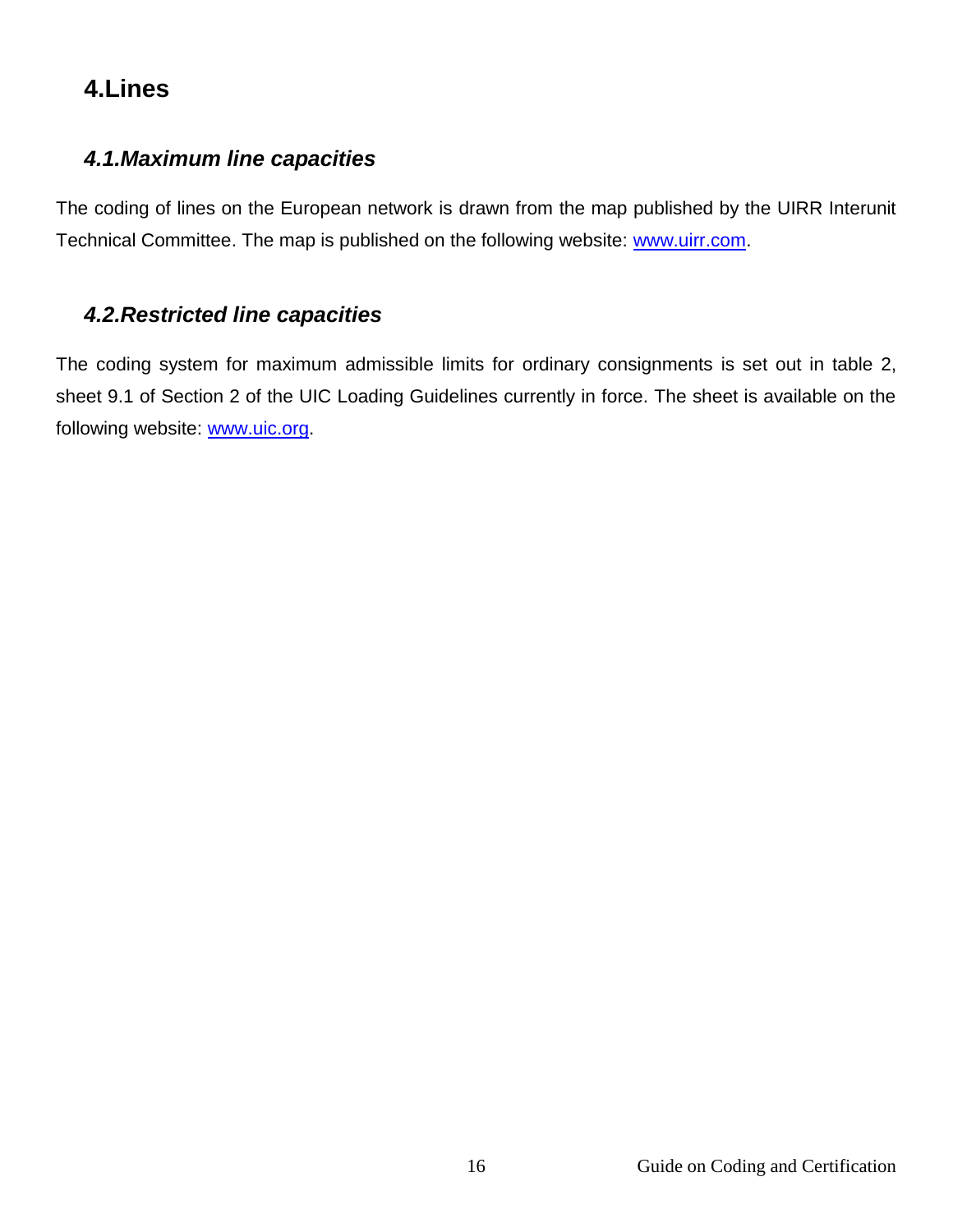## <span id="page-16-0"></span>**5. Procedures for identifying and accepting consignments**

**Identifying and accepting standardised ISO containers (ic)**

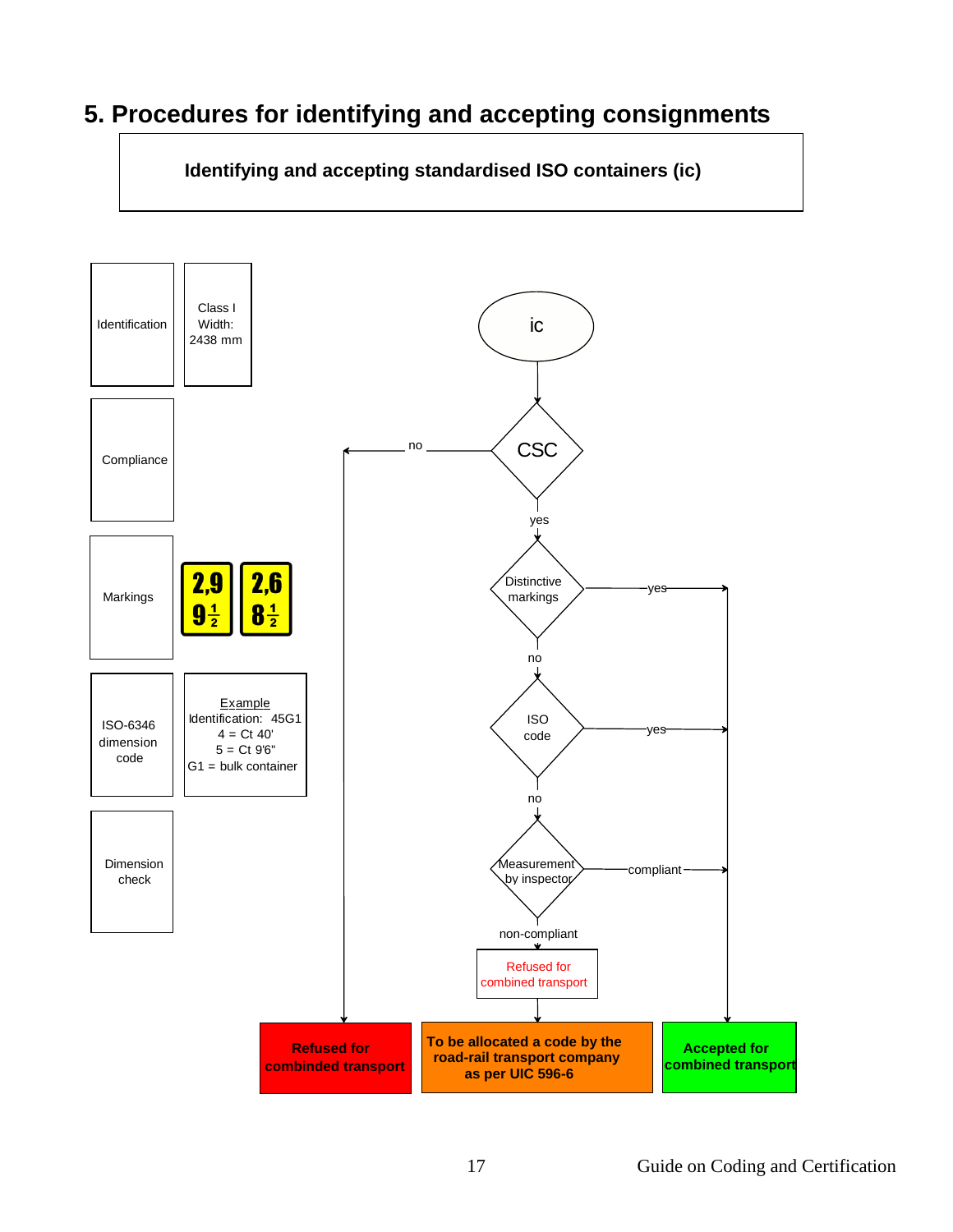#### **Identifying and accepting land containers (it)**

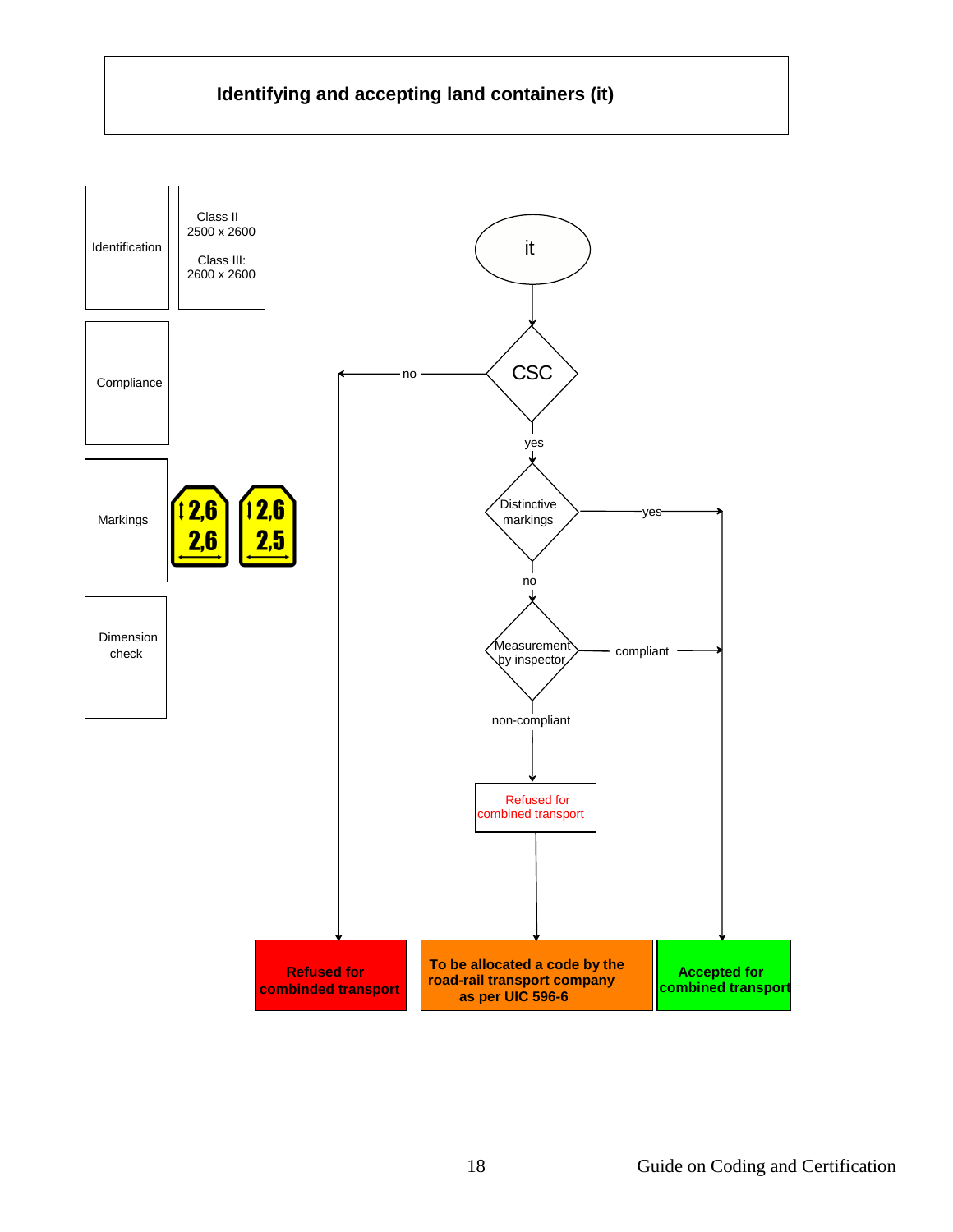#### **Identifying and accepting hybrid units**

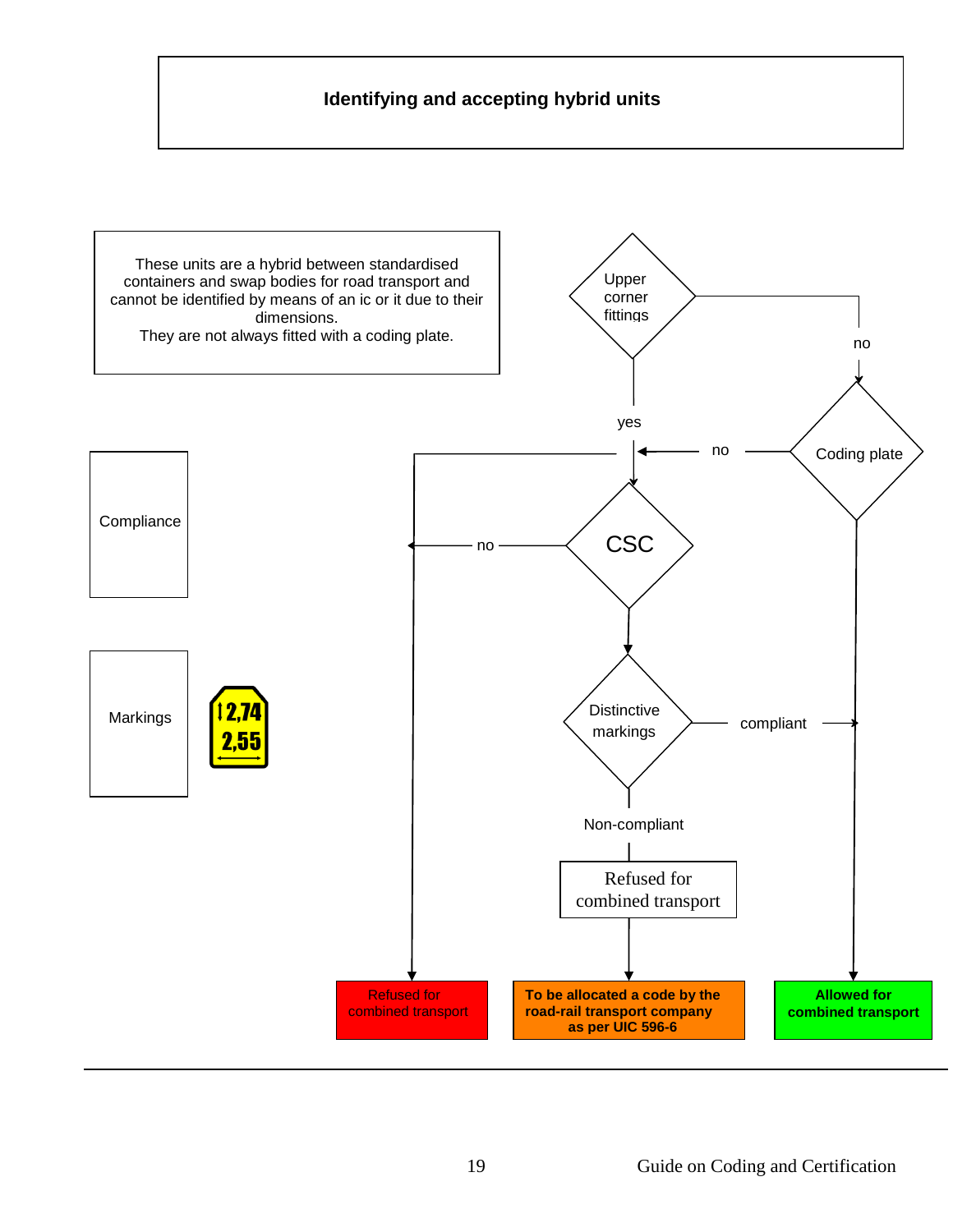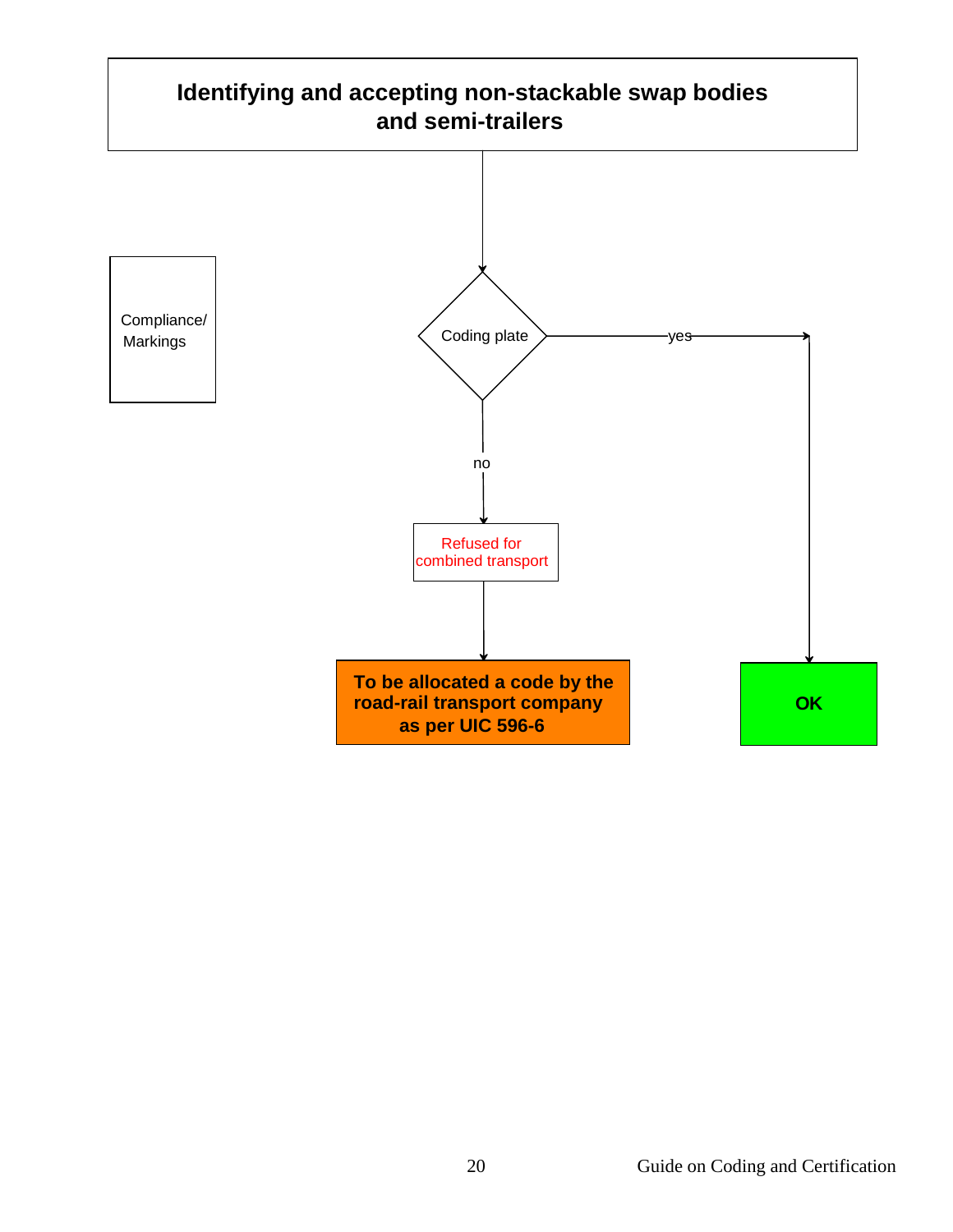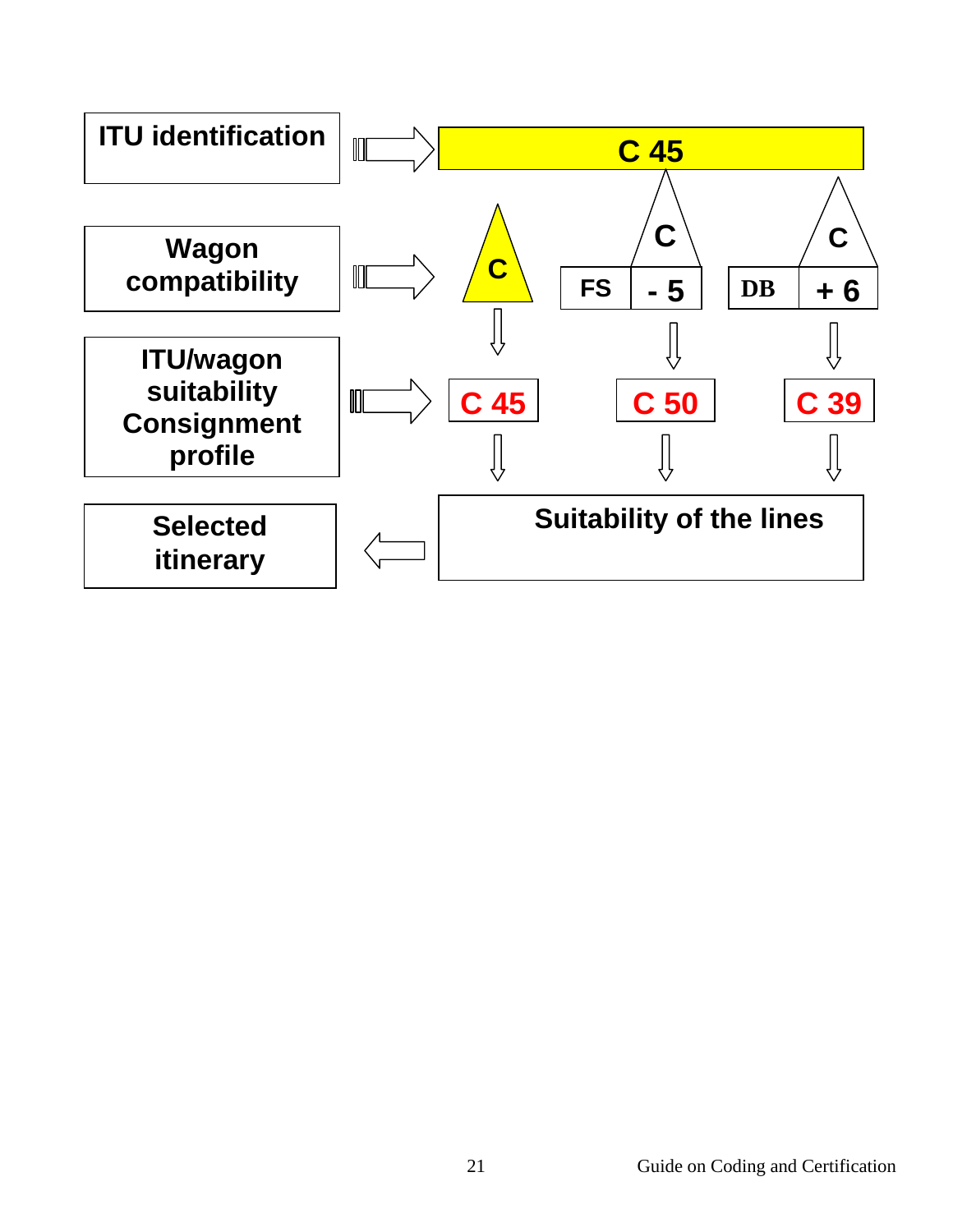## <span id="page-21-0"></span>**6.Approval and coding procedure for ITUs**

## <span id="page-21-1"></span>*6.1.Prototypes*



RID: **R**egulation concerning **I**nternational transport of **D**angerous goods ADR: European **A**greement on transport of **D**angerous goods by **R**oad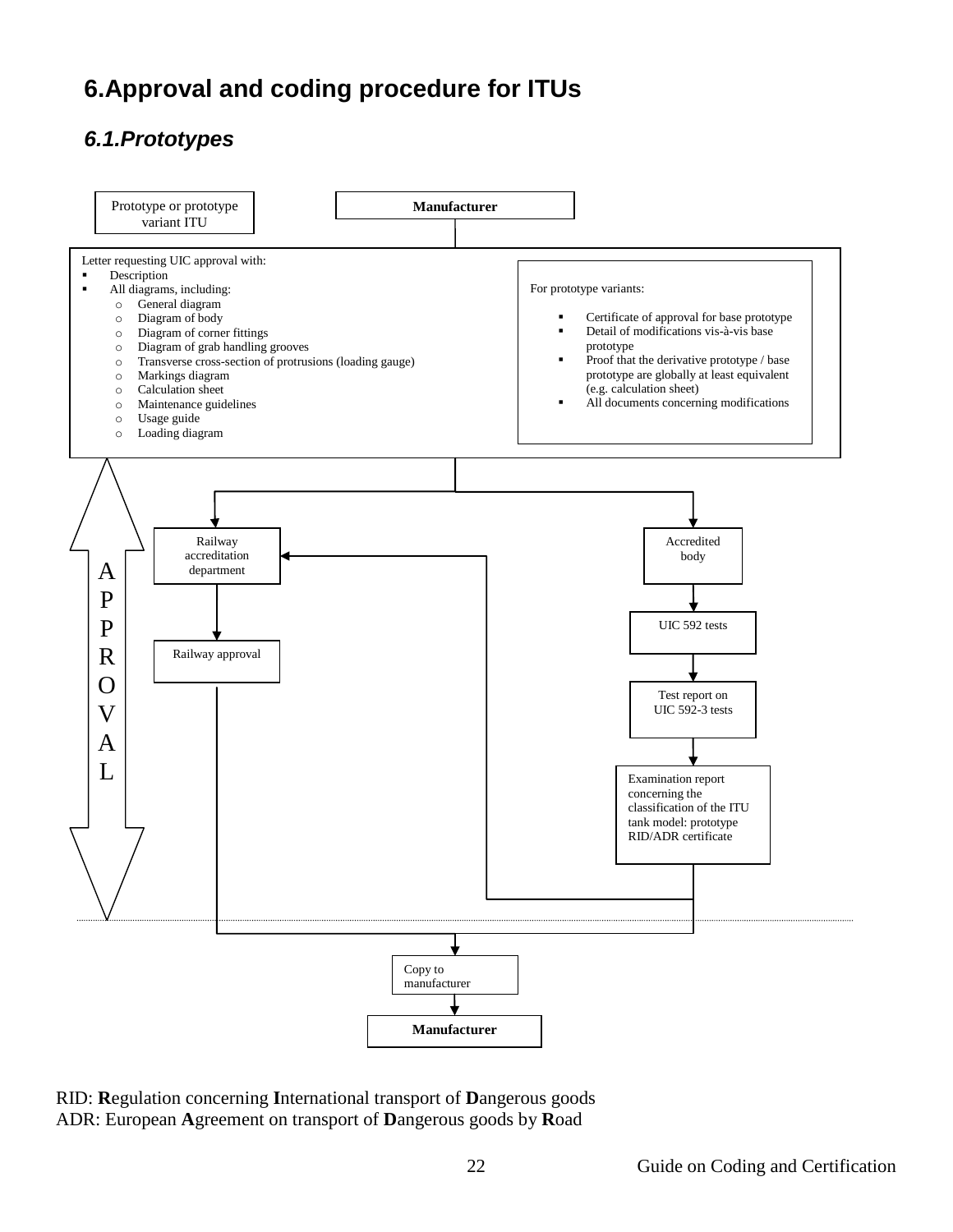#### <span id="page-22-0"></span>*6.2.Series units*

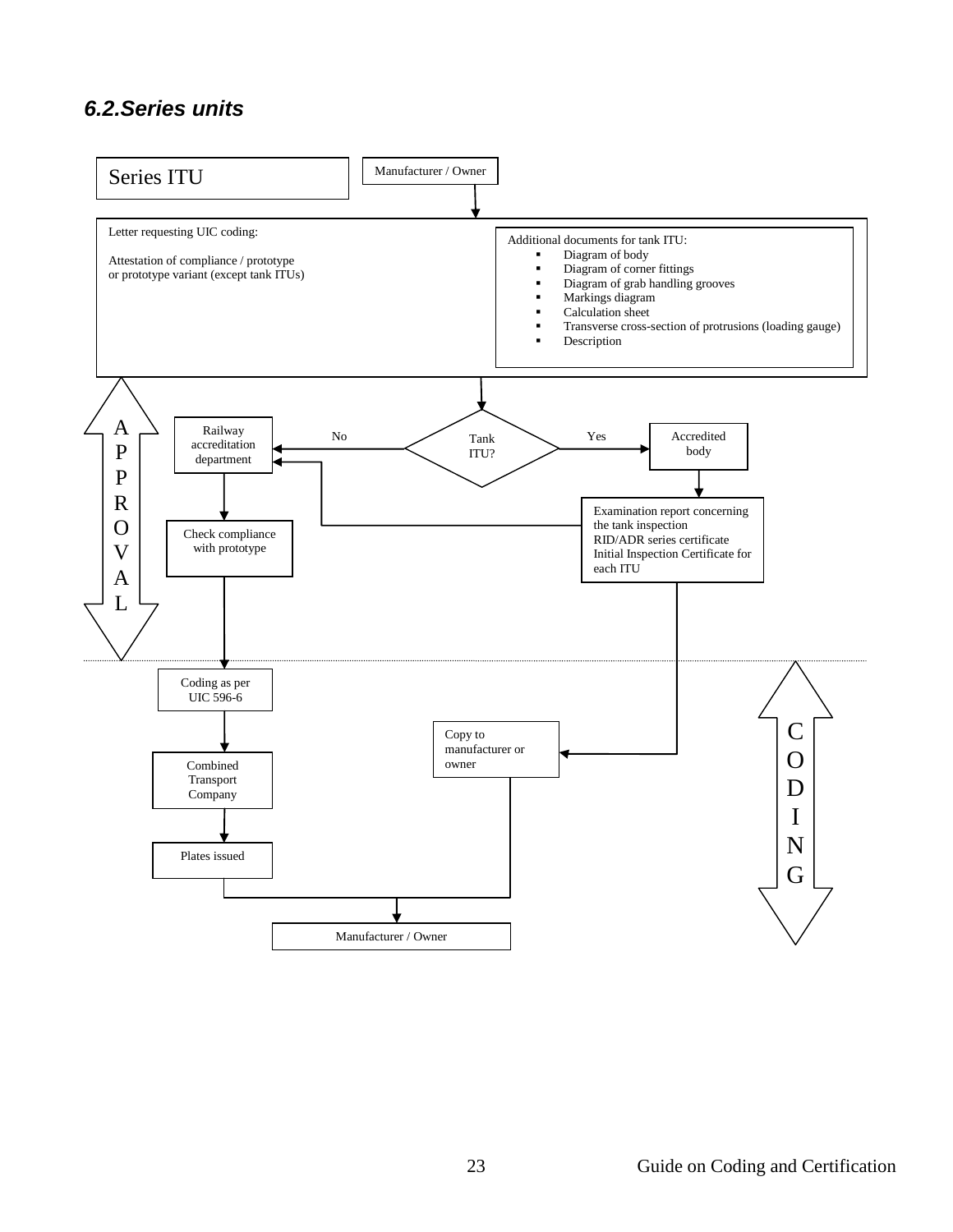## *6.3.List of national bodies authorised to deliver certification and coding*

<span id="page-23-0"></span>

| <b>Country</b>                  | <b>Approval</b>                     | Coding                              | Delivery of the<br>plate | <b>Wagon rectification coefficient</b> |
|---------------------------------|-------------------------------------|-------------------------------------|--------------------------|----------------------------------------|
| Austria                         | ÖBB-Produktion GmbH                 | ÖBB-Produktion GmbH                 | ÖBB-Produktion GmbH      | ÖBB-Produktion GmbH                    |
| <b>Belgium</b>                  | Infrabel                            | Infrabel                            | Combined company         | Infrabel                               |
| Croatia                         |                                     |                                     |                          |                                        |
| <b>Czech</b><br><b>Republic</b> | Schiffsregister                     | Schiffsregister                     | Hersteller               | Rail Authority                         |
| <b>France</b>                   | SAMC (3)                            | SAMC (3)                            | <b>NOVATRANS</b>         | <b>NSA</b>                             |
| Germany                         | DB AG                               | DB AG                               | DB AG                    | Not yet decided                        |
| <b>Hungary</b>                  |                                     |                                     |                          |                                        |
| <b>Italy</b>                    | VIS(1)                              | VIS(1)                              | CEMAT S.p.A.             | ANSF(2)                                |
| <b>Netherlands</b>              |                                     |                                     |                          |                                        |
| Poland                          |                                     |                                     |                          |                                        |
| Romania                         |                                     |                                     |                          |                                        |
| Slovakia                        |                                     |                                     |                          |                                        |
| <b>Spain</b>                    |                                     |                                     |                          |                                        |
| <b>Sweden</b>                   | Swedish Transport<br>Administration | Swedish Transport<br>Administration | Combined company         | Not yet decided                        |
| <b>Switzerland</b>              | $- - - -$                           | SBB/HUPAC                           | Combined company         | SBB Infrastructure                     |
| <b>United</b><br>Kingdom        |                                     |                                     |                          |                                        |
|                                 |                                     |                                     |                          |                                        |
|                                 |                                     |                                     |                          |                                        |

**(1) VIS = Independent Auditors of Safety - The VIS is a notified body similar to the ISA but responsible for compliance with national rules.**

 **(currently: Burea Veritas Sciro S.p.A., Italcertifer, Rina S.p.A.)**

**(2) ANSF = Italian NSA. The ANSF manages the database of UCIs codified in Italy.**

**(3) SAMC = Service d'Agrément du Matériel Combiné (department for approval of combined transport equipment) at** 

**the Technicentre in Tergnier, Picardy, France.**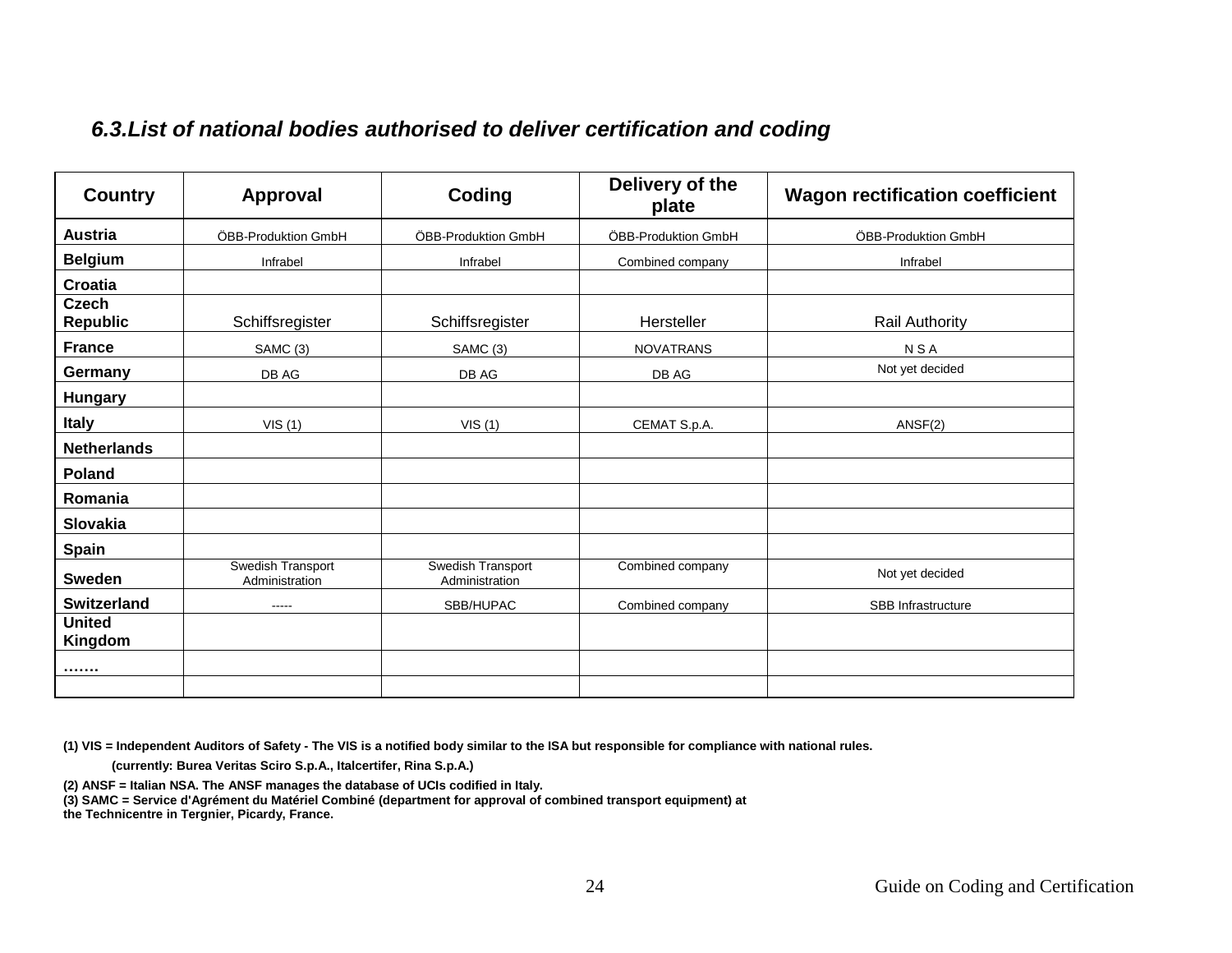## <span id="page-24-0"></span>*6.4. Addresses of national bodies authorised to deliver certification and coding*

| <b>Country</b> | <b>Body</b>        | <b>Address</b>                                                                      |
|----------------|--------------------|-------------------------------------------------------------------------------------|
| Germany        |                    |                                                                                     |
| Austria        |                    |                                                                                     |
| <b>Belgium</b> | <b>Infrabel</b>    | Rue Bara, 110<br><b>BE-1070 BRUXELLES</b>                                           |
| France         | SMAC               | <b>Technicentre Picardie</b><br><b>Boulevard Stephenson</b><br>$F - 02700$ TERGNIER |
| Italy          |                    |                                                                                     |
| Switzerland    | <b>HUPAC / SBB</b> | Ufficio codifica<br>Viale Manzoni, 6<br>CH-6830 CHIASSO                             |
|                |                    |                                                                                     |
|                |                    |                                                                                     |
|                |                    |                                                                                     |
|                |                    |                                                                                     |
|                |                    |                                                                                     |
|                |                    |                                                                                     |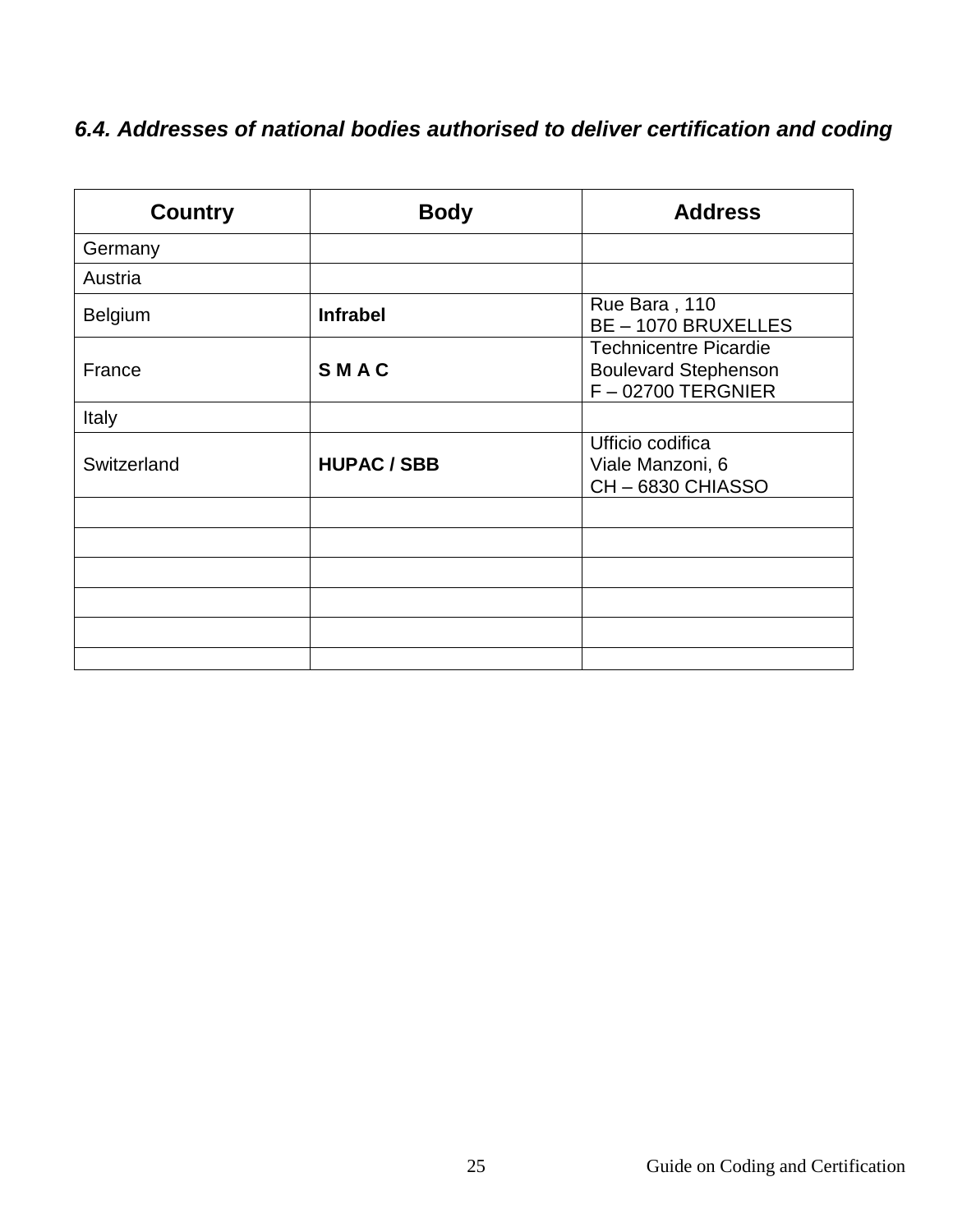## <span id="page-25-0"></span>**7.Procedures for checking the maintenance condition of the ITUs**

The owner or keeper is responsible for ensuring its ITUs are in good condition and are maintained in good condition in order to ensure safety during handling and carriage. Maintenance and checking procedures are identical to those described in the CSC (**C**onvention on the **S**afety of **C**ontainers).

The owner or keeper may choose between a maintenance procedure based on periodic examination and one based on continuous examination. They may change the procedure at any time. The two procedures must ensure an equivalent level of safety.

The official reports on checks must clearly identify the ITU and the inspector, and state the date of the last examination. They must be kept by the owner or keeper, who must be able to make them available at any time at the request of the competent authority.